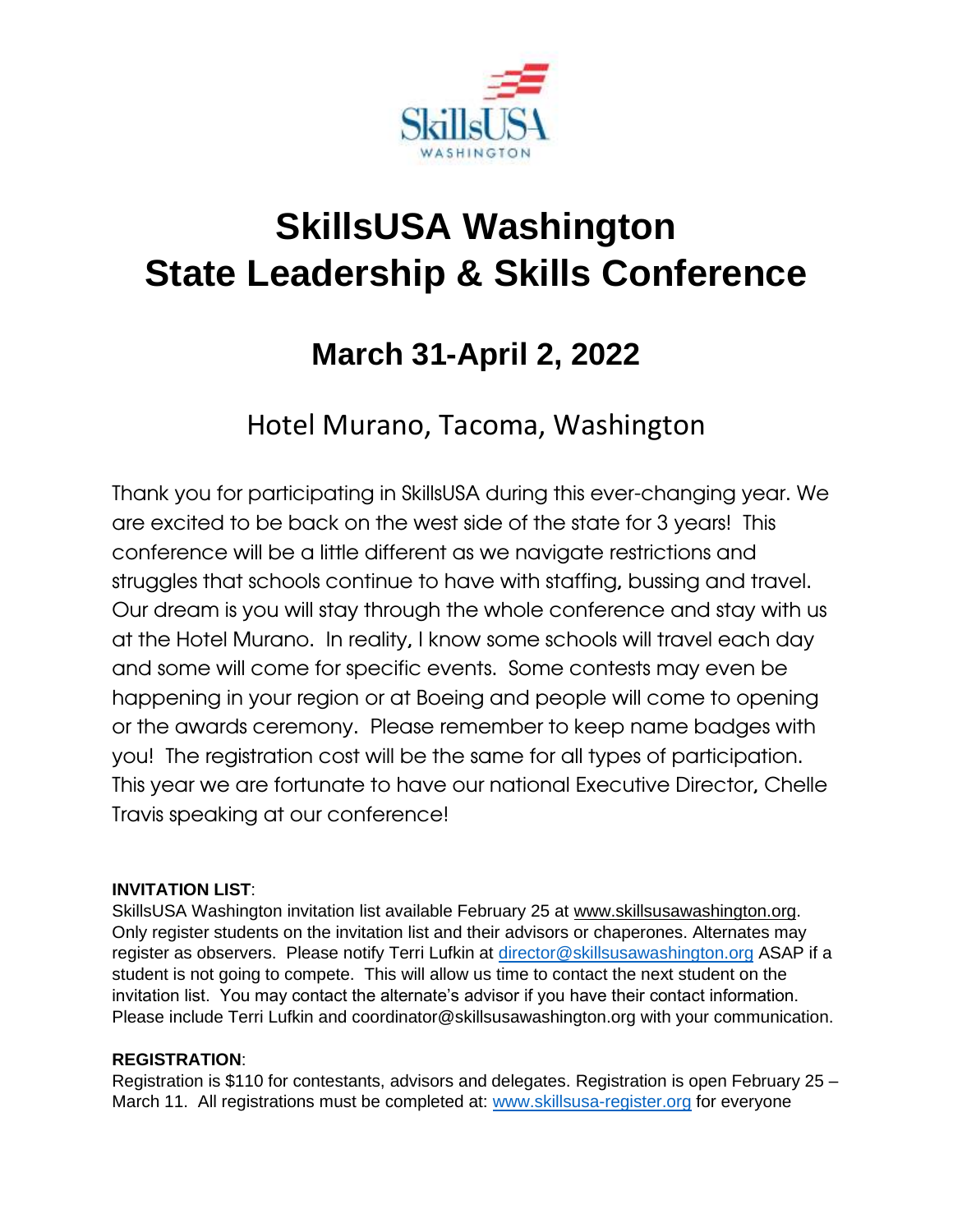attending "SkillsUSA Washington Leadership and Skills Conference". Contestants and advisors **must** both register. Your online submissions and agreements are adequate, you do not need to bring printed forms to registration. Submission of completed registration will create your invoice to forward to your financial department. Your INVOICE, not Fee Estimate, is proof of your registration. For questions regarding your registration, please call 844-875-4557. \$50 per person late fee will be charged for registrations not completed by March 11. **Purchase order or payment must be on file with the SkillsUSA Washington Office prior to picking up your school's contest materials at check-in. Registration fees are non-refundable.** You may pay registration invoice by credit card with 4% fee. Call Terri at 360.904.8578. Please have your invoice number, credit card number, expiration, CID, zip code and email of person to send receipt when you call.

#### **REGISTERING FOR CONTESTS:**

Individuals may compete in up to three contests. (1) Technical Skills Contest and either (2) Leadership Development Contests or (2) Occupationally Related Contests. If not participating in a Skill Contest, individuals may participate in a combination of 3 leadership and occupationally related contests. Individuals may participate in only one state sanctioned Technical Contest, even if it is held locally. Aerospace, Welding Sculpture and Interactive Game Design do not count as a technical contest this year. **At NLSC,** students are limited to one contest.

#### **REGISTERING ALTERNATES:**

Register all non alternates first and make sure that registration is submitted and your invoice created. Then go back into skillsusa-register.org and register the alternate as an observer and DO NOT SUBMIT. Send [director@skillsusawashington.org](mailto:director@skillsusawashington.org) an email with ALTERNATE registered in the subject line. In the email, let me know the contest your contestant would like to compete in. We'll notify you if there is a spot available.

#### **HOTEL INFORMATION:**

SkillsUSA Washington will be using the Hotel Murano as our approved hotel. All participants requiring lodging should stay at approved conference hotel. All reservations must be made by contacting the hotel directly at 877-239-0882 and stating you are with SkillsUSA. You may also use this link [Hotel Murano reservations](https://nam02.safelinks.protection.outlook.com/?url=https%3A%2F%2Freservations.provenancehotels.com%2F%3Fchain%3D21650%26hotel%3D76784%26level%3Dchain%26dest%3DALL%26arrive%3D3%2F29%2F2022%26depart%3D4%2F2%2F2022%26adult%3D1%26child%3D0%26group%3DSKillsUSA22&data=04%7C01%7Cmarilyn.meyer%40provenance.com%7Cf96056f985904824234608d9f7e17e54%7C79c7583b235e4fde99935611a07b3c8f%7C0%7C0%7C637813370137392362%7CUnknown%7CTWFpbGZsb3d8eyJWIjoiMC4wLjAwMDAiLCJQIjoiV2luMzIiLCJBTiI6Ik1haWwiLCJXVCI6Mn0%3D%7C3000&sdata=36PUGCredyG%2B2lT0b9VHSBpPTjxAa6MAYosxFRRfI3c%3D&reserved=0) All reservations are subject to availability. The hotel address is 1320 Broadway Plaza, Tacoma, WA 98402. All reservations must be made with a form of arrival guarantee. This can be a credit card to be used in case of NO SHOW. Purchase orders are due 1 week prior to reservation to [marilyn.meyer@provenance.com.](mailto:marilyn.meyer@provenance.com) A check prepaying group stay is due 1 week prior to arrival. Send to: Marilyn Meyer, Hotel Murano, 1320 Broadway Plaza, Tacoma, WA 98402. Any requests to have rooms blocked on the same floor, or as close as possible must be received 1 week prior to arrival and will be accommodated based on availability. Send requests to Marilyn Meyer. If attendees are arriving via bus or passenger van, arrangements must be made 1 week prior to arrival to ensure an area of the parking lots is roped off and payment for parking is arranged. There are refrigerators in rooms but no microwaves. Hotel Room Rates: \$164 single/double, \$174 triple, \$184 + 13.5% Pierce County occupancy tax and \$1.50 per night tourism fee. **The end date for this room rate is March 10.** Hotel Check in is 3:00 pm, check out is 11:00 am. There is complimentary wi-fi in rooms and public areas. Self-parking is \$16.50 per day + taxes, this will be charged with reservation, you do not need to pay at parking lot kiosk and put a receipt on your dash. Hotel Murano, signed W-9 Tax ID # 20-5876697 is available by request to Marilyn Meyer or Terri Lufkin, [director@skillsusawashington.org.](mailto:director@skillsusawashington.org) There are restaurants in walking distance posted at skillsusawashington.org on the "SLSC" tab.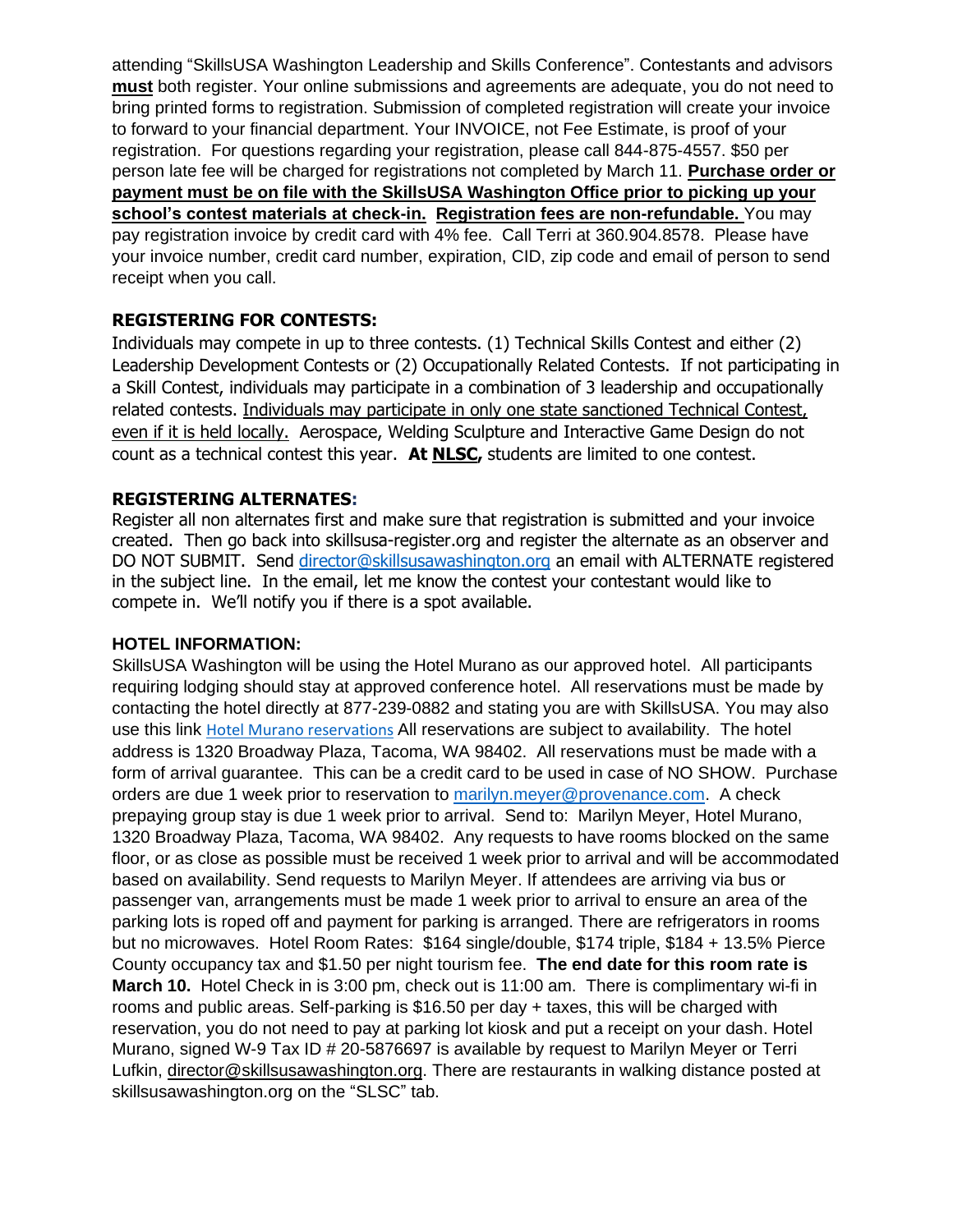#### **REGISTRATION MATERIALS:**

Pick-up registration packet at Hotel Murano Pavilion, March 31 between 12:00 & 3:00 PM. Please have one advisor per school pick up packets. Students are not allowed to pick up registration packets.

#### **RESUME:**

Each contestant is required to submit a one-page resume at **each contest and call backs**. Submit resumes to contest host and at job application. There is an automatic deduction if no resume is received.

#### **PROFESSIONAL TEST:**

Contestants will take a SkillsUSA Professional Test. Details of the Professional test will be emailed to advisors registered for the conference. The professional test is mandatory. A study guide can be found at<https://skillsusawashington.org/> on the "SLSC" tab.

#### **NATIONAL LEADERSHIP AND SKILLS CONFERENCE:**

The NLSC "Nationals Declarations Form" (gold) will be given to contestants immediately following closing ceremony. Information about NLSC will be at [www.skillsusawashington.org.](http://www.skillsusawashington.org/) Registration will open April 5 and close April 30<sup>th</sup>. Flight information needed for registration.

#### **ADVISOR ACKNOWLEDGEMENTS AND CODE OF CONDUCT:**

Advisor acknowledgment and code of conduct agreements will be sent to all registered participants for digital signature.

#### **REGISTRATION OF STATE OFFICER & ADVISOR:**

State Officers must be registered for the conference but there is no fee if they are not competing. If a state officer is competing, they need to be registered as a contestant and pay registration. State Officer's housing will be covered by the state office. Officer trainer will make rooming assignments. Meals will be provided for state officers Tuesday evening through Thursday lunch. State Officers and Advisors are responsible for meals Thursday dinner and Friday dinner. Friday lunch is on own or box lunch available if competing off site. Saturday "order in" lunch will be provided to officers and advisors at the Convention Center.

#### **TECHNICAL STANDARDS:**

Advisors, review Technical Standards with your contestants prior to the SkillsUSA State Championships. Current technical standards are available with professional membership. If you have difficulty accessing with your PIN #, contact SkillsUSA Customer Care at 1-844-875-4557 or [customercare@skillsusa.org.](mailto:customercare@skillsusa.org)

#### **LEADERSHIP CONTESTS:**

Notebooks must be dropped off Thursday during registration. Notebooks will be evaluated by a panel of judges. Notebooks that have not completed 80% of requirements will not be allowed to compete on Friday. Chapter Displays, Promotional Bulletin Boards, and Notebooks must be picked up by 7:00 PM Friday, April 1 at Conference Headquarters or will be discarded. It is an Advisor's responsibility to give Leadership contestants their contest times. These contest times have been pre-assigned. Check for postings in your registration packet and at registration.

#### **TECHNICAL CONTESTS:**

Technical Skills Contests will have written tests during the contest unless otherwise stated in contest updates at skillsusawashington.org, "SLSC" tab.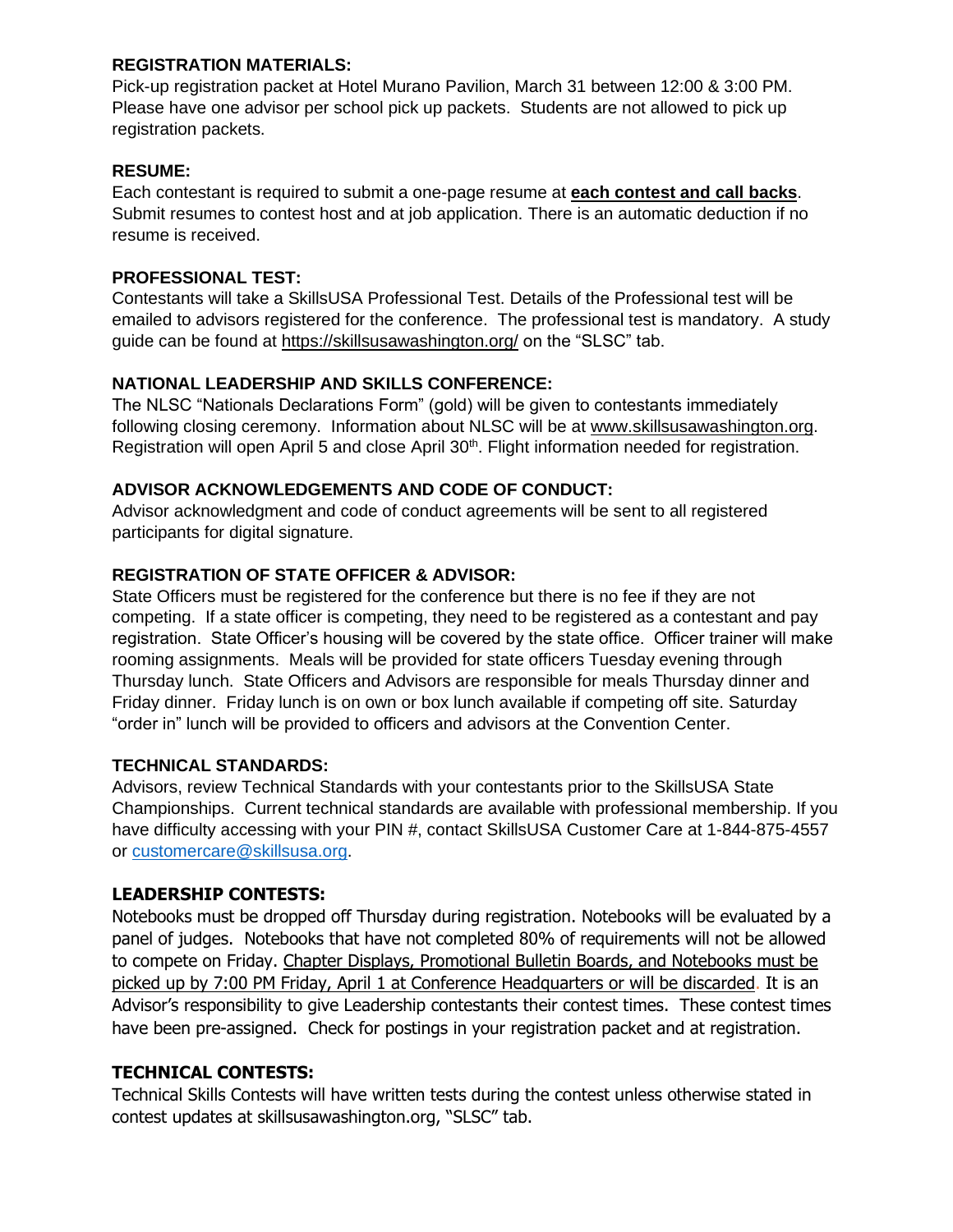#### **DRESS CODE:**

All students and advisors are to be in official or professional dress at opening session, delegate meetings, workshops and awards ceremony. Anyone not wearing required dress may not be allowed entrance to events listed above. **SkillsUSA Washington Polo Shirts are allowed as Official Dress in Washington State only.** Polos may be purchased at the conference, sizes and colors limited. The objective of the SkillsUSA dress code is to project a sharp, professional image to business, industry, and the general public. Each advisor and student have a responsibility to project the best image possible. **Check the dress requirements for specific contests so your students will not be penalized.** Pictures are available at SkillsUSA.org. Contest orientation, Thursday night social and Friday night activity dress is casual.

#### **DONATIONS & PRIZES:**

SkillsUSA Washington receives prizes and donations for some contest areas. Local advisors and interested persons may solicit prizes and donations for presentation to contestants after the Awards Program. Contact [director@skillsusawashington.org](mailto:director@skillsusawashington.org) for a current sponsorship form or if you need a donation receipt or letter from SkillsUSA Washington. We have prizes for more contests than we ever have, thanks to LOWES! If you ever shop at LOWES, remember to tell them thank you for supporting SkillsUSA and SkillsUSA Washington. You must be present to receive prizes or make arrangements with someone from your school or region to deliver to winners. SkillsUSA Washington will not be delivering prizes. Medals and banners may be mailed. Scholarship information can be emailed if not picked up after awards ceremony.

#### **ADVISOR MEETING:**

Advisor Meeting will be held Saturday morning 8:00 AM. Please attend this meeting as important association information will be discussed. Advisors who have items for the agenda should contact SkillsUSA Washington at director@skillsusawashington.org. Regional advisor meetings are scheduled in the same room right after the Advisor Meeting. Contact your Regional Coordinator to have regional items put on the agenda.

#### **DELEGATE ASSEMBLIES & VOTING DELEGATES:**

Delegates from each SkillsUSA Chapter will meet 9:30-11:00 AM on Saturday. State Officer Candidates will be introduced and campaign speeches will be given. State delegates will discuss new business and constitutional amendments. We will be electing state officers for next year's State Officer Team on an open State Ballot. Each region is allowed two officers on the State Officer Team (total of twelve possible officers). All State Officer Candidate letters of recommendation and school transcripts are to be sent to [karmenwarner@gmail.com](mailto:karmenwarner@gmail.com) by April 1. The State Officer Application will be found at https://skillsusawashington.org/about-us/stateofficers/

Each chartered school will have 2 delegates plus one for each 50 active members above the first 50, plus one for 100 percent of the total possible membership. Please select your voting delegates prior to the conference and prepare them for participation in their State Delegate Meeting. Voting delegates will be identified by a ribbon attached to their name badges that are included in your registration packet. Submissions to the agenda for the State Delegate Session must be made in writing and sent to the State Executive Director by March 16<sup>th</sup>. The SkillsUSA Washington Constitution can be found at https://skillsusawashington.org/about-us/constitutionby-laws/